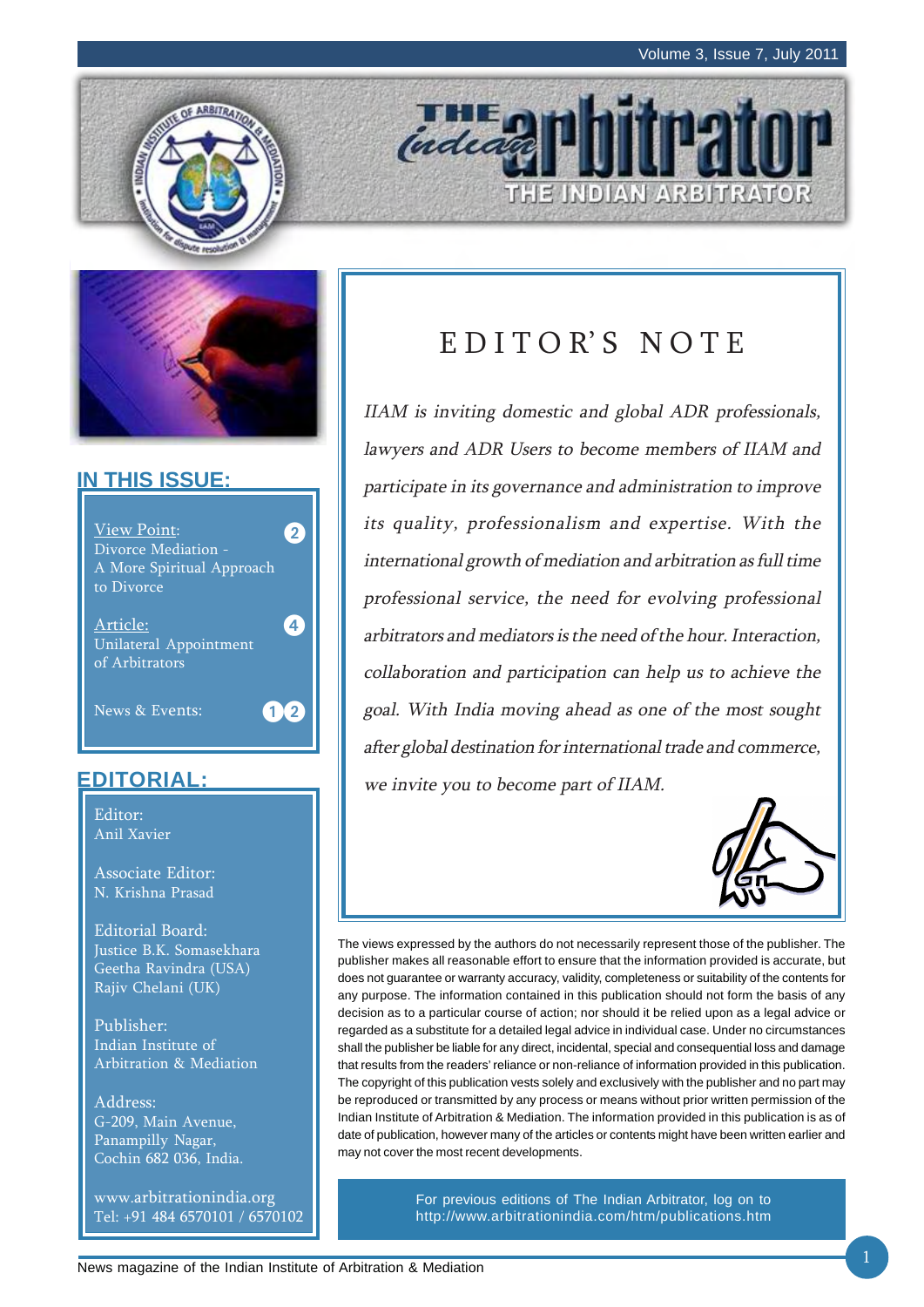

# Divorce Mediation: A More Spiritual Approach to Divorce : REBECCA NELSON

Despite the chosen path to divorce, the resolution remains one of the more anxiety provoking events anyone can go through. Entering a Divorce Mediation Process as an alternative to the traditional divorce litigation process can help to ease the stress of this difficult life event. Considering the process of divorce mediation, the author examines as to whether it can be considered a more spiritual and therefore more healthy alternative to traditional litigated divorces.

 $M$ aking a decision to end a marriage is one of the most difficult and stressful decisions anyone can make in their lifetime. Entering a Divorce Mediation Process as an alternative to the traditional divorce litigation process can help to ease the stress of this difficult life event. The notion of mental health professionals facilitating Divorce Mediation adds a humanistic balance to this already difficult process. Taking this appreciation one step further, processing a divorce with the services of a mental health professional may also unravel a spiritual component (if done correctly) thus making this difficult process more spiritual with a less destructive emotional outcome.

Divorce mediation services are growing in popularity as a more equitable, less adversarial and lower cost alternative to the traditional litigated divorce process. Many put off the process, choosing to live as "separated" for a long period of time or, worse, stay together for the "sake of the children" but being miserable inside. Despite the chosen path to divorce, the resolution remains one of the more anxiety provoking events anyone can go through. The Life Events Scale (also known as the Holmes & Rahe Social Readjustment Rating Scale, 1967) ranks 43 life events that can contribute to illness. Life events are ranked in order from the most stressful (death of spouse) to the least stressful (minor violations of the law). Divorce and Marital Separation are the second and third most stressful situations listed on this scale. Clearly this is a situation provoking anger, resentment, depression, and anxiety, threatening one's physical, mental and spiritual health.

Mental health professionals are constantly bombarded with the notion of spirituality. A young or new therapist may not fully understand its importance in the world of mental and physical health. A number of studies have found that a sense of spiritual health is so important to one's overall health that most insurance companies require that one's notion of spirituality be assessed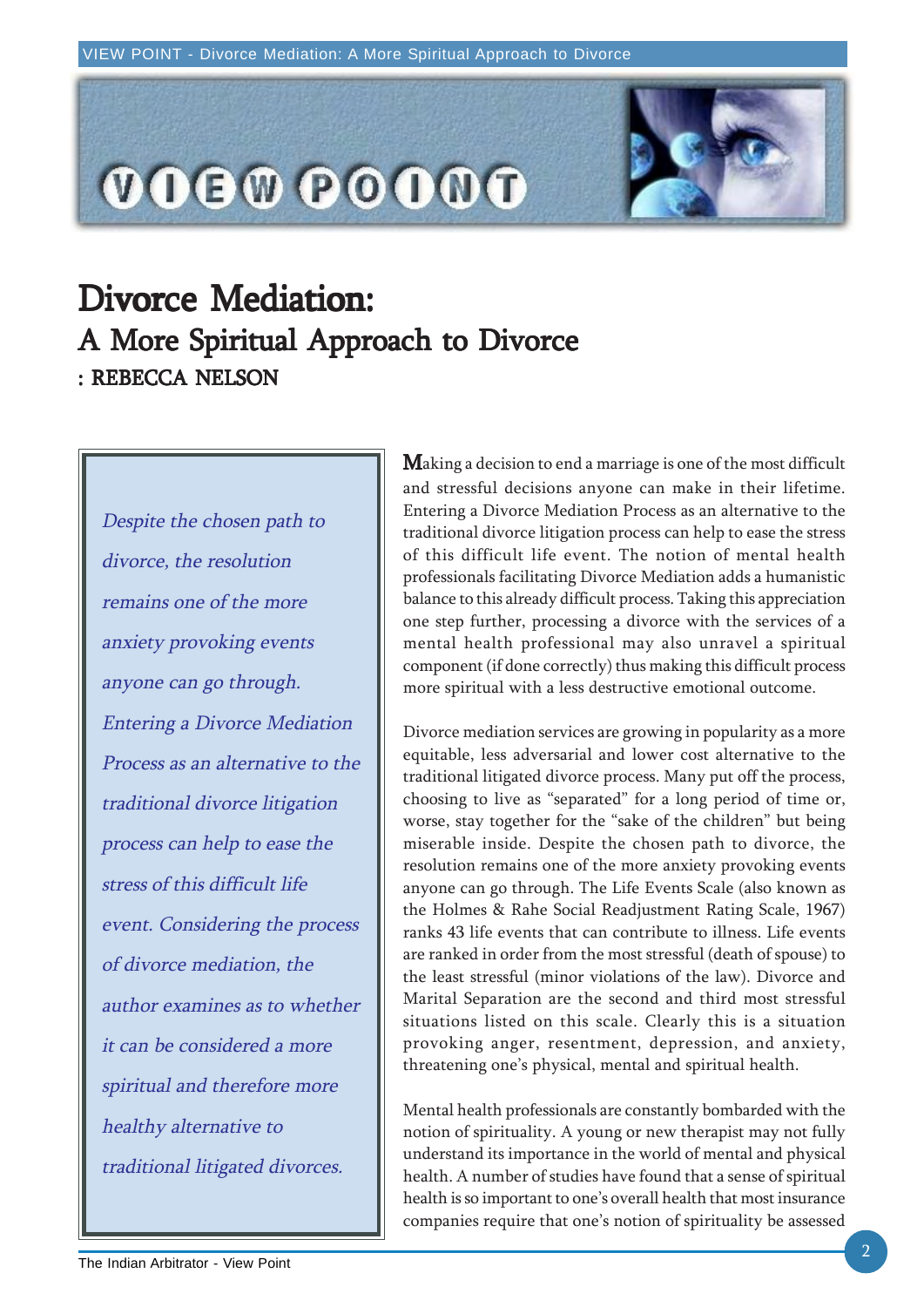

at the time of intake. Even many seasoned clinicians will answer this section of their client's intake by noting whether or not their client attends church. One's religious practices can be a large piece of their spirituality. However, this is not necessarily all that this entails. According to Wikipedia.org "spirituality can refer to an ultimate or immaterial reality; an innerpath enabling a person to discover the essence of their being; or the "deepest values and meanings by which people live. Spiritual practices are intended to develop an individual's inner life; such practices often lead to an experience of connectedness with a larger reality, yielding a more comprehensive self; with other individuals or the humancommunity; with nature or the cosmos; or with the divine realm. Spirituality is often experienced as a source of inspiration or orientation in life."

Considering the process of divorce mediation, or more specifically as conducted by a mental health professional, can it be considered a more spiritual (and therefore more healthy) alternative to traditional litigated divorces? In litigated divorces processes, the spouses are generally told not to have any direct communication with one another because the lawyers are paid to represent their party. In a mediated process, the parties are encouraged to communicate with one another with the aid of the mediator to ascertain a fair and equitable resolution. Spouses do not have to like one another, but they must be able to conduct themselves civilly. Additionally, if one attorney is stronger than another on opposed side, this could give the stronger party somewhat of an edge, thus creating an imbalanced process. Thirdly, in a traditional divorce final decisions are reached with the recommendations of lawyers but with a final determination by the presiding judge. The mediation process leaves the spouses in charge of these major life decisions, thereby giving the locus of control to the couple.

Mental health professionals are trained to be empathetic and compassionate listeners and ultimately to help their clients find and rely on their strengths to improve and fulfill their lives. It is therefore the job of the mental health professional to help clients find their inner path that ultimately helps them uncover their deepest values and how to best apply them to their own life. The process of a divorce is far from spiritual in itself. Clearly the notion of coming to a mutual and equitable agreement in a non-confrontational setting with the aid of a licensed mental health professional offers a more spiritual resolution. It would seem to be the more nourishing means to an end that would encourage improved spiritual, mental and physical health over a traditional litigated divorce process.

(Author: Rebecca Nelson is a licensed marriage and family therapist (LMFT) and a certified divorce mediator. She is also the co-founder of Hope Counseling and Mediation Center, LLC in Lincoln, Rhode Island, USA (http:// www.hopecounselingri.com)



We would like to have your contributions. Articles should be in English. Please take care that quotations, references and footnotes are accurate and complete. Submissions may be made to the Journals Division, Indian Institute of Arbitration & Mediation, G-209, Main Avenue, Panampilly Nagar, Cochin - 682 036 or editor@arbitrationindia.com.

Publication of the Article will be the discretion of IIAM and submissions made indicates that the author consents, in the event of publication, to automatically transfer this one time use to publish the copyrighted material to the publisher of the IIAM Journal.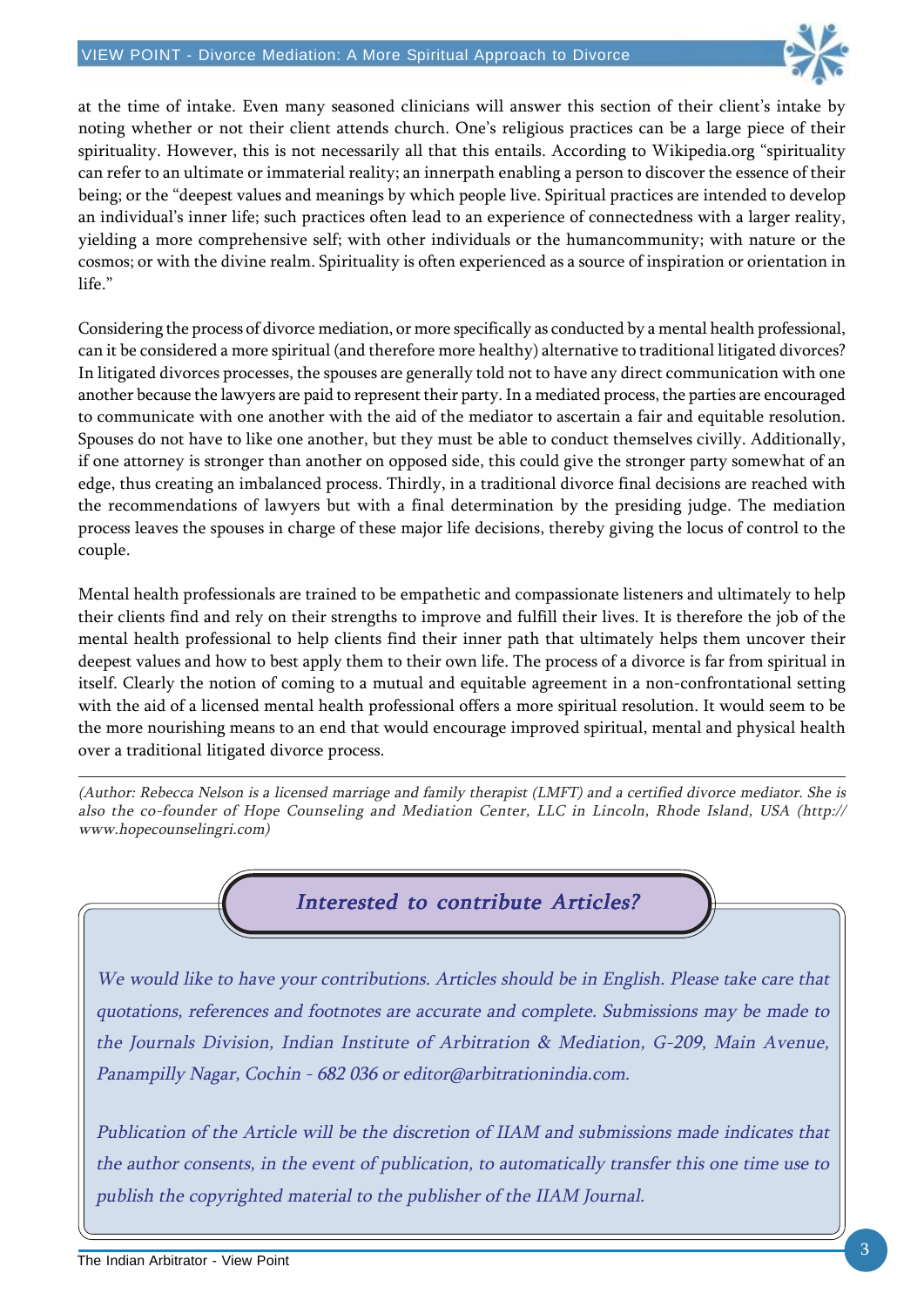

# Unilateral Appointment of Arbitrators : POOJA BURMAN ROY

## INTRODUCTION

"It is the spirit and not the form of law that keeps the justice alive" - LJ Earl Warren

This article covers the case commentary on *Dharma* Prathishthanam Vs. Madhok Construction Pvt. Ltd.<sup>1</sup> wherein Sections 2, 3, 8, 8(2), 9, 20, 14, 14(2), 14(4), 14(5), 17 and 30 of Indian Arbitration Act, 1940; Limitation Act, 1963 - Article 119; Indian Arbitration Rules - Rule 1 were discussed by the Supreme Court of India. The relevant sections herein are section 8 and section 20, which has been discussed in the case commentary.

In this particular case, the appellant, a charitable institution entered into a works contract with the respondent company for a construction of a building. As the dispute arose between the parties, the respondent without the consent of the appellant appointed an arbitrator. The unilateral arbitrator granted award to which the appellant had objections and thus, the case was filed.

As this case entirely deals with Section 8 of the Act, the case revolves with the appointment of the arbitrator. As the arbitrator was not appointed properly, due to the lack of consent from the appellant's side, the court decided that even the award given by the sole arbitrator was not correct.

There are references being made of the decisions of the Apex court as well as of the decisions of various High Courts. The court in the present case followed the earlier decisions and gave the judgment in favour of the appellant.

### FACTS OF THE CASE:

o The appellant-Dharma Prathishthaham is a charitable institution. The respondent is a builder engaged in

(Footnote) 1 2005 (9) SCC 686

a major hurdle in ad-hoc arbitrations. The mode of appointment of arbitrators by public sector corporations and government companies have invited severe criticism in India. Improper and unilateral method of appointment of arbitrators looms large as a great threat to erode the confidence of people in the arbitral system. The author looks at some of the Indian Supreme Court and High Court judgments covering the topic.

Appointment of Arbitrators is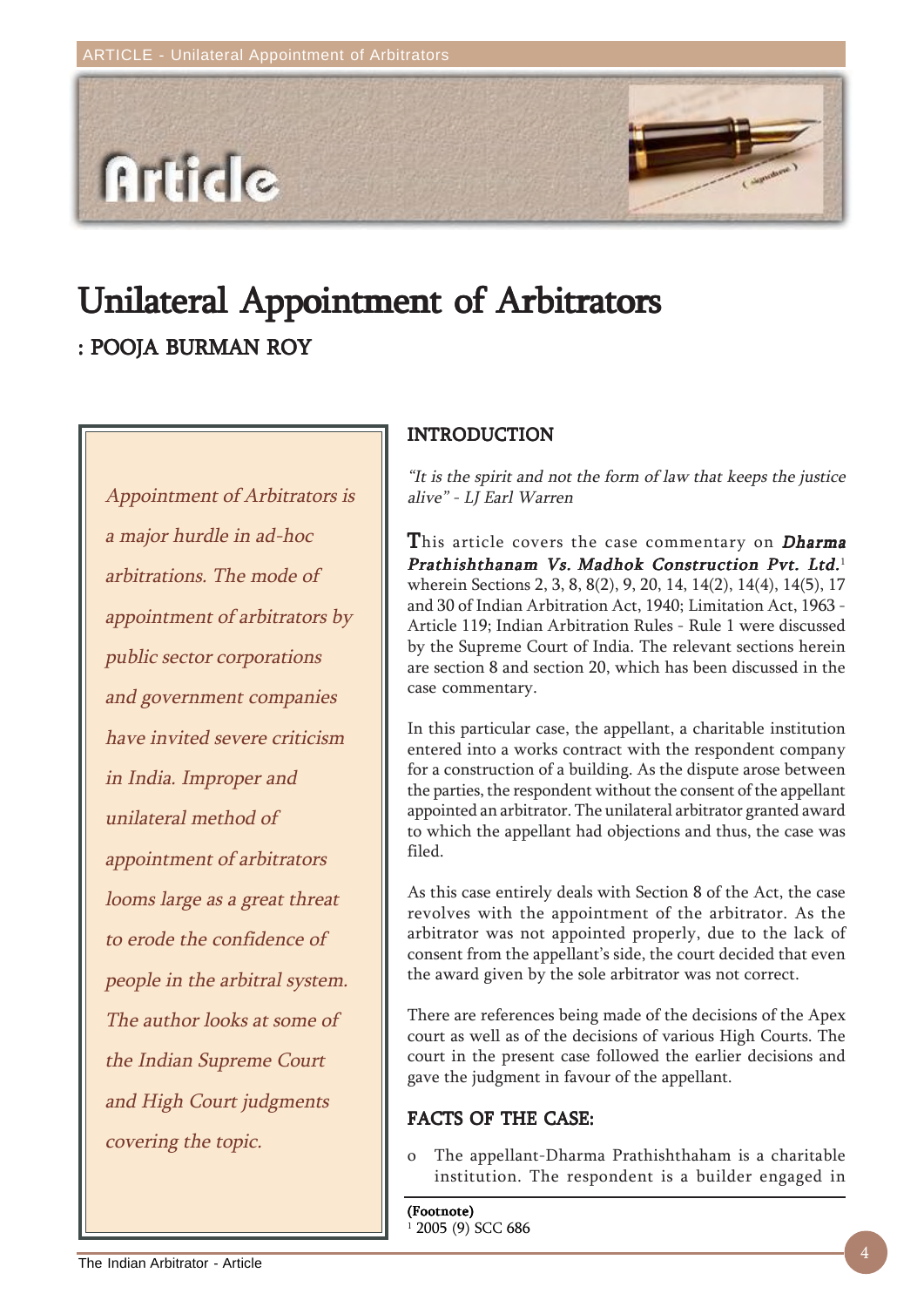

construction activity. In the year 1985, the appellant proposed to have a building constructed for which purpose it entered into a works contract with the respondent for the construction as per the drawings and specifications given by the appellant.

- o We are not concerned with the correctness or otherwise of the allegations and counter allegations made by the parties which relate to the question who committed breach of the agreement. Suffice it for our purpose to say that disputes arose between the parties.
- o Clause 35 of the agreement which is the arbitration clause reads as under: "Settlement of disputes shall be through arbitration as per the Indian Arbitration Act." (Obviously and admittedly the reference was to the Arbitration Act, 1940.)
- o On 12th June, 1989 the respondent appointed one Shri Swami Dayal as the Sole Arbitrator. The respondent gave a notice to the appellant of such appointment having been made by the respondent but the appellant failed to respond.
- o The respondent made a reference of the disputes to the Arbitrator and the Arbitrator Shri Swami Dayal entered upon the reference. The notice under Section 14(2) of the Act was published in the Statesman, a daily English have neither been produced before the High court nor before Supreme Court.
- o However, it is not disputed that the appellant did not participate in the proceedings before the Arbitrator. On 14th April, 1990 the Sole Arbitrator gave an award of Rs. 14,42,130.78 with interest at the rate of 12 per cent per annum from 14th April, 1990 till realization in favour of the respondent against the appellant.
- o The respondent filed an application in the Court under Sections 14 and 17 of the Act for making the Award a Rule of the Court.
- o Newspaper in its edition dated 6th December, 1991 filed a notice.
- o The appellant appeared in the Court on the appointed date i.e. 20<sup>th</sup> February, 1992. According to the appellant it gathered only on that date a copy of the Award dated 14<sup>th</sup> April, 1990. From 14<sup>th</sup> March, 1992 to 20<sup>th</sup> March, 1992 the Court remained closed.
- o On 21st March, 1992 the appellant filed objections to the Award, The objections have been dismissed without any adjudication on merits and only on the ground that the objection petition was filed beyond a period of 30 days from 6<sup>th</sup> February, 1991 i.e. the date of publication of notice in the Statesman.
- Having lost before the learned Single Judge of the High Court of Delhi (Original Side) as also in intracourt appeal preferred before the Division Bench, the aggrieved appellant filed this appeal by special leave.



### **Are you interested to promote Mediation Clinics?**



Indian Institute of Arbitration & Mediation welcomes you to take part in an exiting attempt of social transition to make our world a safe, sustainable, peaceful and prosperous place to live. Make an important contribution by adopting or supporting Community Mediation Clinics in India.

**For details visit www.communitymediation.in**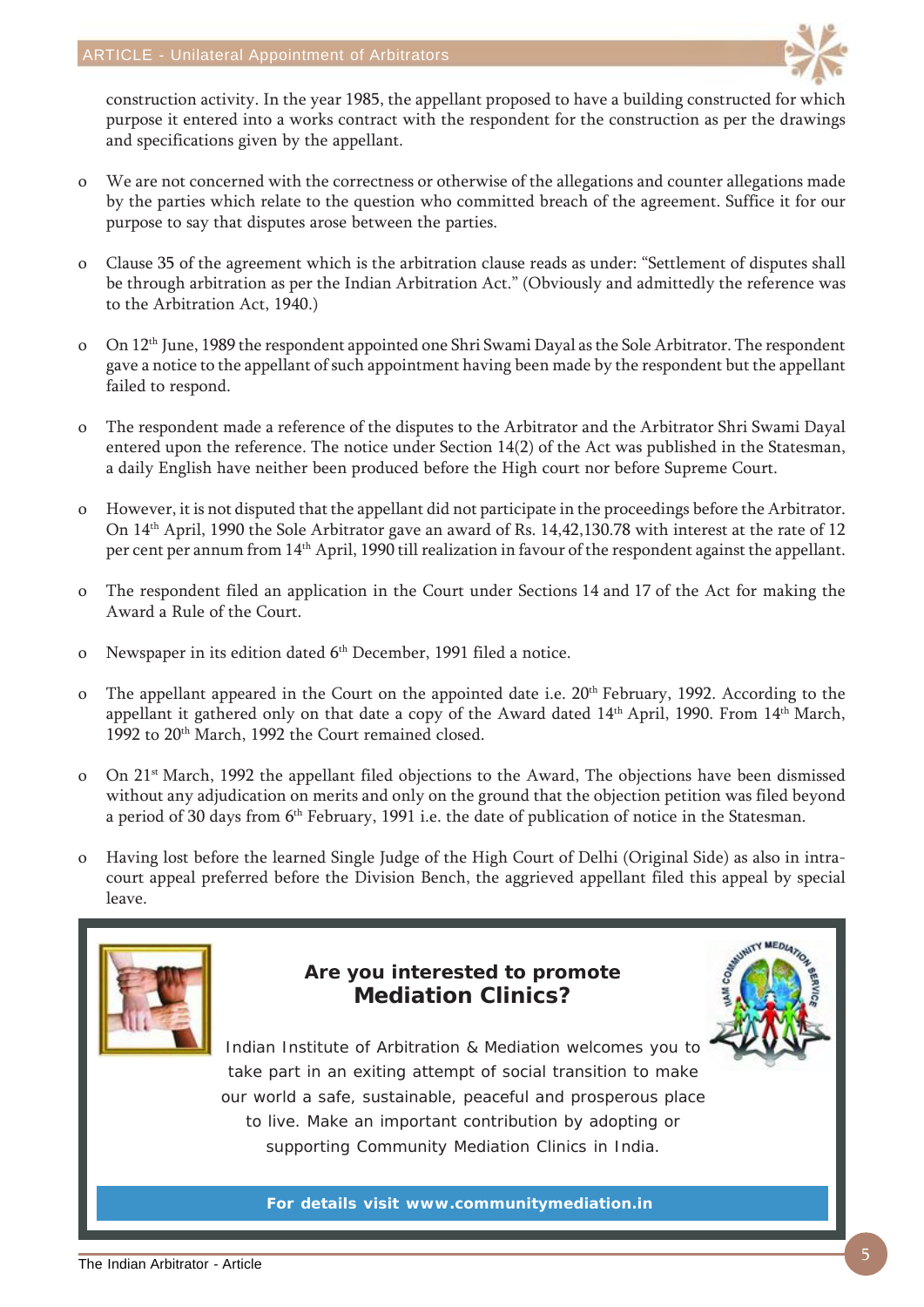

The initial submission of the counsel for the appellant has been that in the facts and circumstances of the case, the delay in filing the objection petition ought to have been condoned and the objection petition ought to have been held to have been filed within the period of limitation calculated from the date on which copy of the award was made available to the appellant without which the appellant could not have exercised its right to file objections.

### ISSUES BEING RAISED:

#### Unilateral appointment of arbitrator by respondent without consent of appellant and reference to such arbitrator again without reference of disputes having being consented to by appellant.

An arbitrator or an Arbitral Tribunal under the Scheme of the 1940 Act is not statutory. It is a forum chosen by the consent of the parties as an alternate to resolution of disputes by the ordinary forum of law courts. The essence of arbitration without assistance or intervention of the Court is settlement of the dispute by a Tribunal of the own choosing of the parties. Further, this was not a case where the arbitration clause authorized one of the parties to appoint an arbitrator without the consent of the other.

Two things are, therefore, of essence in cases like the present one: firstly, the choice of the Tribunal or the arbitrator; and secondly, the reference of the dispute to the arbitrator. Both should be based on consent given either at the time of choosing the Arbitrator and making reference or else at the time of entering into the contract between the parties in anticipation of an occasion for settlement of disputes arising in future. The Law of Arbitration does not make arbitration an adjudication by a statutory body but it only aids in implementation of the arbitration contract between the parties which remains a private adjudication by a forum consensually chosen by the parties and made on a consensual reference.

Arbitration Act, 1940 consolidates and amends the law relating to arbitration. According to Clause (a) of Section 2 of the Act, "Arbitration agreement" means a written agreement to submit present or future differences to arbitration, whether an arbitrator is named therein or not. Under Section 3, "arbitration agreement, unless a different intention is expressed therein, shall be deemed to include the provisions set out in the First Schedule insofar as they are applicable to the reference. The First Schedule consists of 8 paragraphs incorporating implied conditions of arbitration agreements. Para 1 of the First Schedule which only is relevant for our purpose provides - "Unless otherwise expressly provided, the reference shall be to a sole arbitrator". The manner and method of choosing the sole arbitrator and making the reference to him is not provided. That is found to be dealt with in Sections 8, 9 and 20 of the Act.

The relevant parts of the provisions relevant in the context of a general clause merely providing for arbitration as in the present case could be seen in Section 8.<sup>2</sup> Section 9 is irrelevant for our purpose as its applicability is attracted to a case where an arbitration agreement provides for a reference to two arbitrators, one to be appointed by each party and procedure to be followed in such cases which is not a situation provided, in by the agreement with which we are dealing. Sections  $8$  and  $9$  are placed in Chapter II of the Act. Section  $20^3$  finds place in Chapter III.

#### (Footnotes)

2 Section 8: Power of Court to appoint arbitrator or umpire - (1) In any of the following cases:

(a) where an arbitration agreement provides that the reference shall be to one or more arbitrators to be appointed by consent of the parties, and all the parties do hot, after differences have arisen; concur in the appointment or appointments; or

 $(b)$  xxx  $xxxx$   $xxxx$  $(c)$  xxx  $xxxx$  xxx

any party may serve the other parties or the arbitrators, as the case may be, with a written notice to concur in the appointment or appointments or in supplying the vacancy.

(2) If the appointment is not made within fifteen clear days after the service of the said notice, the Court may, on the application of the party who gave the notice and after giving the other parties an opportunity of being heard, appoint an arbitrator or arbitrators or umpire, as the case may be, who shall have like power to act in the reference and to make an award as if he or they had been appointed by consent of all parties.

 $^3$  Section 20: Application to file in Court arbitration agreement - (1) Where any persons have entered into an arbitration agreement before the institution of any suit with respect to the subject-matter of the agreement or any part of it, and where a difference has arisen to which the agreement applies, they or any of them, instead of proceeding under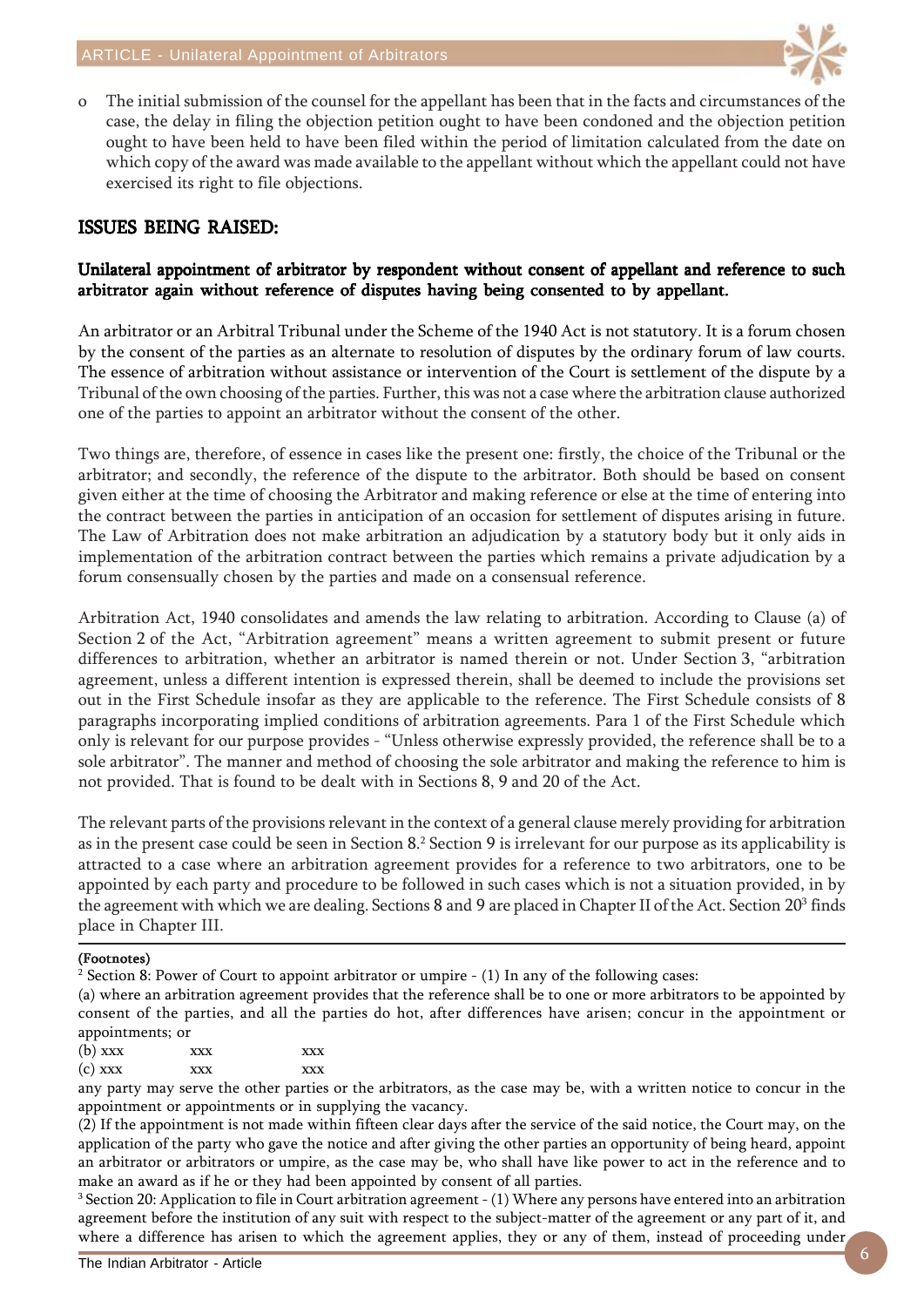

In the background of the above said provisions, the question which arises for consideration is whether, in the light of a general provision as in Clause 35, the respondent could have unilaterally appointed an arbitrator without the consent of the appellant and could have made a reference to such arbitrator again without the reference of disputes having been consented to by the appellant.

### JUDGMENT: JUDGMENT:

On a plain reading of the several provisions referred to hereinabove, the opinion drawn was that the procedure followed and the methodology adopted by the respondent is wholly unknown to law and the appointment of the sole arbitrator Shri Swami Dayal, the reference of disputes to such arbitrator and the ex parte proceedings and award given by the arbitrator are all void ab initio and hence nullity, liable to be ignored.

In case of arbitration without the intervention of the Court, the parties must rigorously stick to the agreement entered into between the two. If the arbitration clause names an arbitrator as the one already agreed upon, the appointment of an arbitrator poses no difficulty. If the arbitration clause does not name an arbitrator but provides for the manner in which the arbitrator is to be chosen and appointed, then the parties are bound to act accordingly. If the parties do not agree then arises the complication which has to be resolved by reference to the provisions of the Act. One party cannot usurp the jurisdiction of the Court and proceed to act unilaterally.

#### (Footnotes continued from P.6)

Chapter II, may apply to a Court having jurisdiction in the matter to which the agreement relates, that the agreement be filed in court."

After noticing all the parties and affording them an opportunity of being heard, under Sub-sections (4) and (5) -

(4) where no sufficient cause is shown, the Court shall order the agreement to be filed, and shall make an order of reference to the arbitrator appointed by the parties, whether in the agreement or otherwise, or, where the parties cannot agree upon an arbitrator, to an arbitrator appointed by the Court.

(5) Thereafter, the arbitration shall proceed in accordance with, and shall be governed by, the other provisions of this Act so far as they can be made applicable.

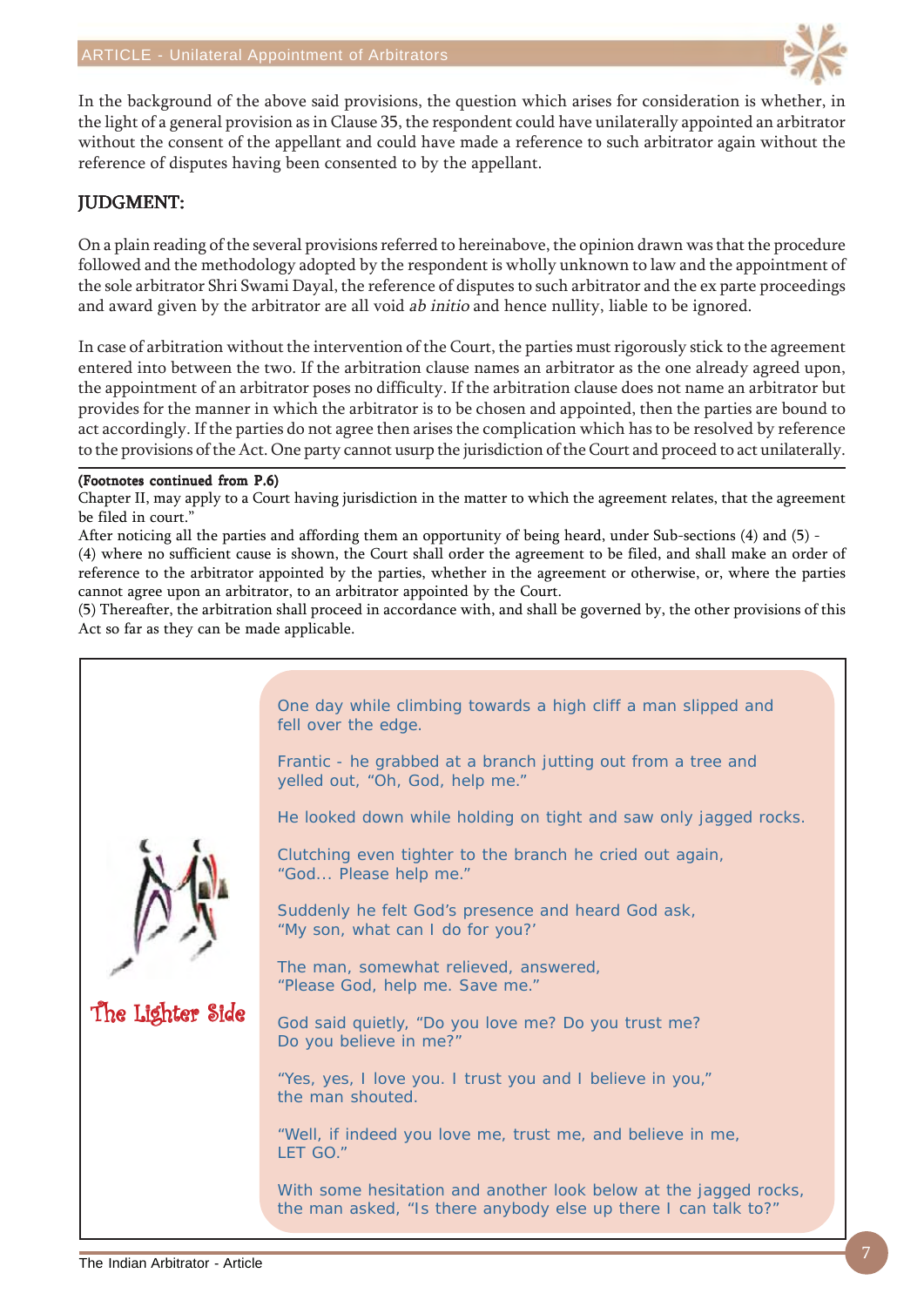

A unilateral appointment and a unilateral reference - both will be illegal. It may make a difference if in respect of a unilateral appointment and reference the other party submits to the jurisdiction of the arbitrator and waives its rights which it has under the agreement, then the arbitrator may proceed with the reference and the party submitting to his jurisdiction and participating in the proceedings before him may later on be precluded and stopped from raising any objection in that regard.

"An Arbitrator is neither more nor less than a private judge of a private court (called an arbitral tribunal) who gives a private judgment (called an award). He is a judge in that a dispute is submitted to him;.......".

He is private in so far as (1) he is chosen and paid by the disputants (2) he does not sit in public (3) he acts in accordance with privately chosen procedure so far as that is not repugnant to public policy (4) so far as the law allows he is set up to the exclusion of the State Courts (5) his authority and powers are only whatsoever he is given by the disputants' agreement (6) the effectiveness of his powers derives wholly from the private law of contract and accordingly the nature and exercise of these powers must not be contrary to the proper law of the contract or the public policy of England, bearing in mind that the paramount public policy is that freedom of contract is not lightly to be interfered with." 4

A reference to a few decided cases would be apposite.

In **Thawardas Pherumal and Anr. v. Union of India**<sup>5</sup>, a question arose in the context that no specific question of law was referred to, either by agreement or by compulsion, for decision of the Arbitrator and yet the same was decided howsoever assuming it to be within his jurisdiction and essentially for him to decide the same incidentally. It was held that a reference requires the assent of both sides. If one side is not prepared to submit a given matter to arbitration when there is an agreement between them that it should be referred, then recourse must be had to the court under Section 20 of the Act and the recalcitrant party can then be compelled to submit the matter under Sub-section (4), In the absence of either, agreement by both sides about the terms of reference, or an order of the Court under Section 20(4) compelling a reference, the arbitrator is not vested with the necessary exclusive jurisdiction.

A Constitution Bench held in **Waverly Jute Mills Co. Ltd. v. Raymond and Co. (India) Pvt. Ltd.**6, that an agreement for arbitration is the very foundation on which the jurisdiction of the arbitrators to act rests, and where that is not in existence, at the time when they enter on their duties, the proceedings must be held to be wholly without jurisdiction. And this defect is not cured by the appearance of the parties in those proceedings, even if that is without protest, because it is well settled that consent cannot confer jurisdiction.

Again a Three-Judges Bench held in **Union of India v. A.L. Rallia Ram**<sup>7</sup>, that it is from the terms of the arbitration agreement that the arbitrator derives his authority to arbitrate and in absence thereof the proceedings of the arbitrator would be unauthorized.

In **Union of India v. Prafulla Kumar Sanyal<sup>8</sup>,** Apex Court observed that an order of reference can be either to an arbitrator appointed by the parties whether in the agreement or otherwise or where the parties cannot agree upon an arbitrator, to an arbitrator appointed by the Court. If no such arbitrator had been appointed and where the parties cannot agree upon an arbitrator, the Court may proceed to appoint an arbitrator itself. Clearly one party cannot force his choice of arbitrator upon the other party to which the latter does not consent. The only solution in such a case is to seek an appointment from the Court.

In *Banwari Lal Kotiya v. P.C. Aaaarwal***<sup>p</sup>,** the question of validity of a reference came up for the consideration of the Court in the context of the issue that was whether an arbitrator could enter upon a reference which was not consensual. The Court explained the law laid down by this Court in **Thawardas Perumal's case**<sup>10</sup>

(Footnotes)

- 5 [1955]2SCR48
- 6 [1963]3SCR209
- 7 [1964]3SCR164
- 8 (1979)3SCC631
- 9 AIR1985SC1003
- 10 Supra fn.5

<sup>&</sup>lt;sup>4</sup> Refer, Russell (Arbitration, 20<sup>th</sup> Edition, p.104)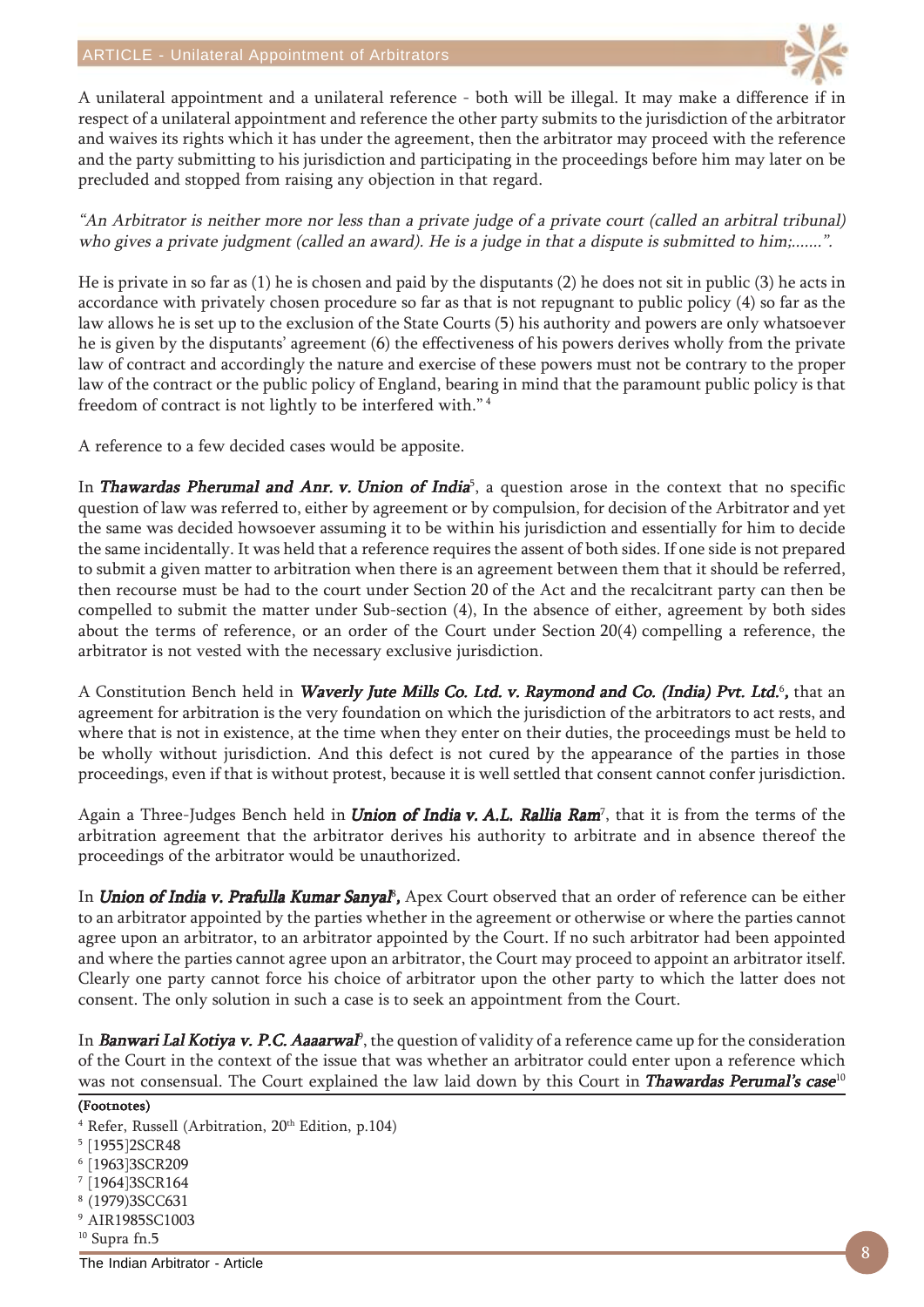#### ARTICLE - Unilateral Appointment of Arbitrators



that though the reference to arbitrator has to be accompanied by consent of the parties but such consent is not necessarily required to be expressed at the time of making the reference if it is already provided by the agreement or is sanctioned by statutory rules, regulations or bye-laws. The Court held that the expression "arbitration agreement" is wider as it combines within itself two concepts - (a) a bare agreement between the parties that disputes arising between them should be decided or resolved through arbitration and (b) an actual reference of a particular dispute or disputes for adjudication to a named arbitrator or arbitrators. When the arbitration agreement is of the former type, namely, a bare agreement, a separate reference to arbitration with fresh assent of both the parties will be necessary and in the absence of such consensual reference resorting to Section 20 of the Arbitration Act will be essential.

The Constitution Bench in Khardah Company Ltd. v. Raymond & Co. (India) Private Ltd.<sup>11</sup>, decided the issue from the view point of jurisdictional competence and held that what confers jurisdiction on the arbitrators to hear and decide a dispute is an arbitration agreement and where there is no such agreement there is an initial want of jurisdiction which cannot be cured even by acquiescence. It is clearly spelled out from the law laid down by the Constitution Bench that the arbitrators shall derive their jurisdiction from the agreement and consent.

Thus, there is ample judicial opinion available for the proposition that the reference to a sole arbitrator as contemplated by paragraph 1 of the First Schedule has to be a consensual reference and not an unilateral reference by one party alone to which the other party does not consent.

Further, a few references can be given through the High Court cases as:

In India Hosiery Works v. Bharat Woollen Mills Ltd.<sup>12</sup>, the Division Bench of the Calcutta High Court observed:

"an arbitration agreement neither specifying the number of arbitrators, nor specifying the mode of appointment, is perfectly effective and valid and the incidents of such an agreement are that it is to take effect as an agreement for reference to a sole arbitrator, to be appointed by consent of the parties or, where the parties do not concur in making an appointment, to be appointed by the Court, except where the operation of Rule 1 of the First Schedule is excluded.

Where, therefore, the agreement does not assign the right of appointment distributive to different parties in respect of different arbitrators, it is inherent in the agreement that the appointment of the arbitrator or of each of the several arbitrators must be by the consent of all parties. There may be an express provision to such effect, but even in the absence of any express provision, such a provision must be taken to be necessarily implied. It is for that reason that where the agreement does not specify the number of

#### (Footnotes)

- <sup>11</sup> 1962 AIR(SC) 1810
- 12 AIR1953Cal488

### **Promoting Student Authors**

With a view to promote and support students in developing the qualities of legal research and presentation, IIAM is providing opportunity to law students to publish original, innovative and thought provoking articles on arbitration, mediation, conciliation, dispute resolution and similar topics and critiques on judgments relating to the same topics. Selected articles will be published in the "Indian Arbitrator". From amongst the submitted articles, every year one student author will receive the "Best Young Author" certificate from IIAM.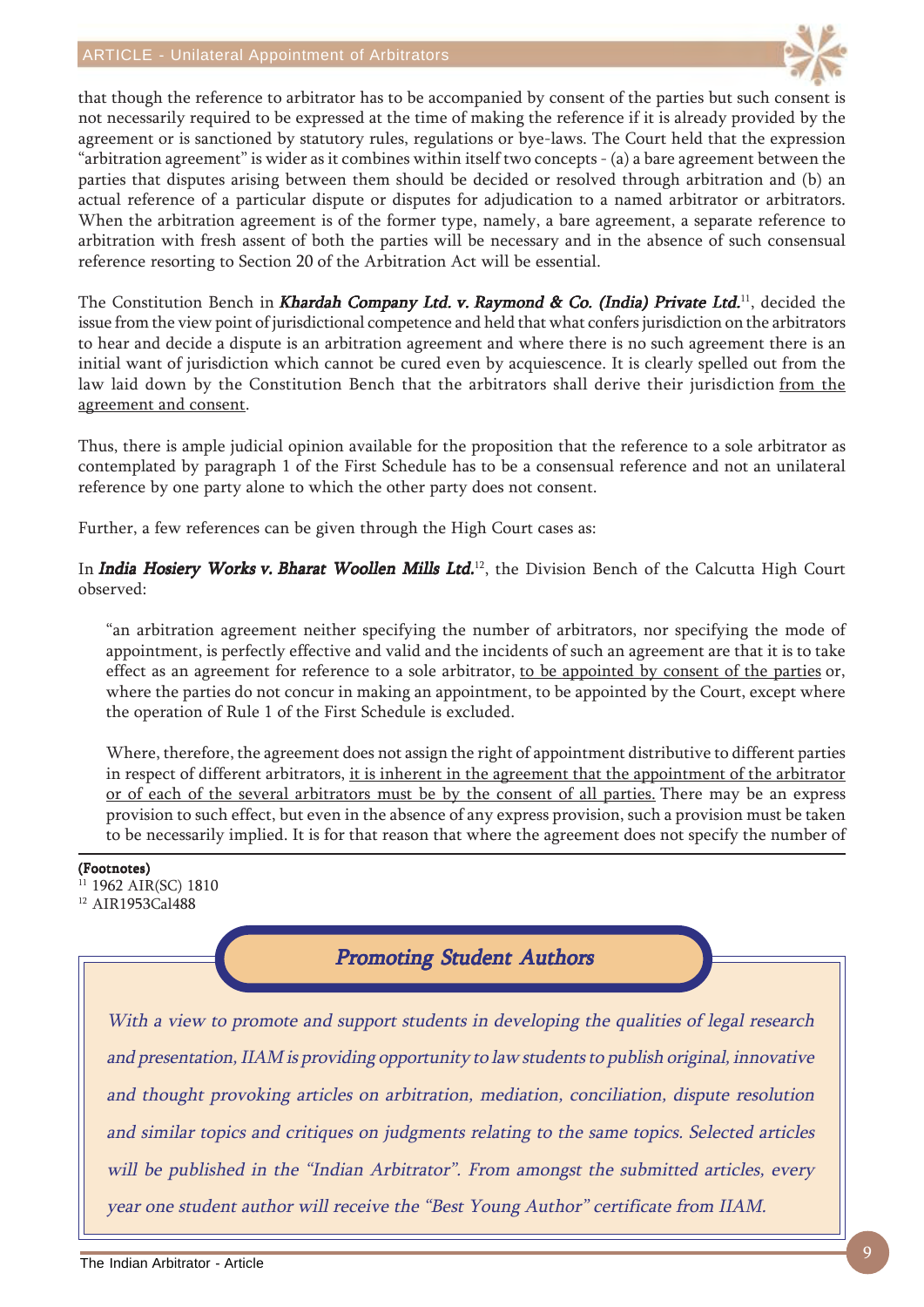

arbitrators, nor specifies the mode of appointment, the Court first takes the agreement as providing for reference to a single arbitrator by reason of the provisions of Rule 1 of Schedule I, then takes the mode of appointment intended necessarily to be appointed by consent of the parties and next, if it finds that the parties cannot concur in the appointment of an arbitrator, it appoints from itself."

The view was reiterated by another Division Bench of the same High Court in Teamco Private Ltd. v. T.M.S.  $\boldsymbol{M}$ ani $^{13}$ .

National Small Industries Corporation Ltd. v. National Metal Craft, Delhi and Ors.<sup>14</sup>, is very close to the case at hand. An arbitration clause - longish one, in substance provided that on question, dispute or difference arising between the parties to the agreement, "either of the parties may give to the other notice in writing of such question dispute or difference and the same shall be referred to arbitration". One of the parties served a notice on the other appointing one 'K' as arbitrator to adjudicate upon the dispute. The notice ended by saying "you are hereby called upon to agree to the said reference in accordance with the arbitration agreement for the settlement of the said disputes." 'K' then commenced the arbitration proceedings. Following the Division Bench decision of the Calcutta High Court, the learned Single Judge of Delhi High Court held:

"If the agreement merely provides, as here, that the dispute shall be referred to arbitration, the reference shall be made to a single arbitrator. If the agreement does not provide for the number of arbitrators and the mode of their appointment, it will be assumed to be one for reference to a single arbitrator by reason of para I of the First Schedule, and the mode of appointment taken necessarily to be consent of parties, and if the parties do not concur in the appointment as is the case here, the court will make the appointment".

Appointment of 'K' as arbitrator was held to be invalid because it was unilateral and was made without any application to the Court either under Section 8 or Section 20 of the Act.

A Division Bench of the High Court of Allahabad held in *Om Prakash v. Union of India*<sup>15</sup>, that a reference to arbitrator out of Court must be by both the parties together and cannot be by one party alone; failing the consent, the parties or either of them must approach the Court by making an application in writing.

Consent, of course, is of the very essence of arbitration said a Division Bench of Madras High Court in *Union* of India v. Mangaldas N. Varma, Bombay<sup>16</sup>.

The view of the law taken by the several High Courts has appealed the Supreme Court to come to a decision with the agreement of above mentioned cases.

In the present case, we find that far from submitting to the jurisdiction of the Arbitrator and conceding to the appointment of and reference to the Arbitrator – Shri Swami Dayal, the appellant did raise an objection to the invalidity of the entire proceedings beginning from the appointment till the giving of the Award though the objection was belated.

The appeal was allowed. The impugned Award given by the Arbitrator along with the appointment of the Arbitrator and reference made to him are all set aside as void ab initio and nullity.

### CONCLUSION: CONCLUSION:

Three types of situations may emerge between the parties and then before the Court.

Firstly, an arbitration agreement, under examination from the point of view of its enforceability, may be one which expresses the parties' intention to have their disputes settled by arbitration by using clear and

(Footnotes) 13 AIR1967Cal168 14 AIR1981Delhi189 15 AIR1963All242 <sup>16</sup> (1958)2MLJ16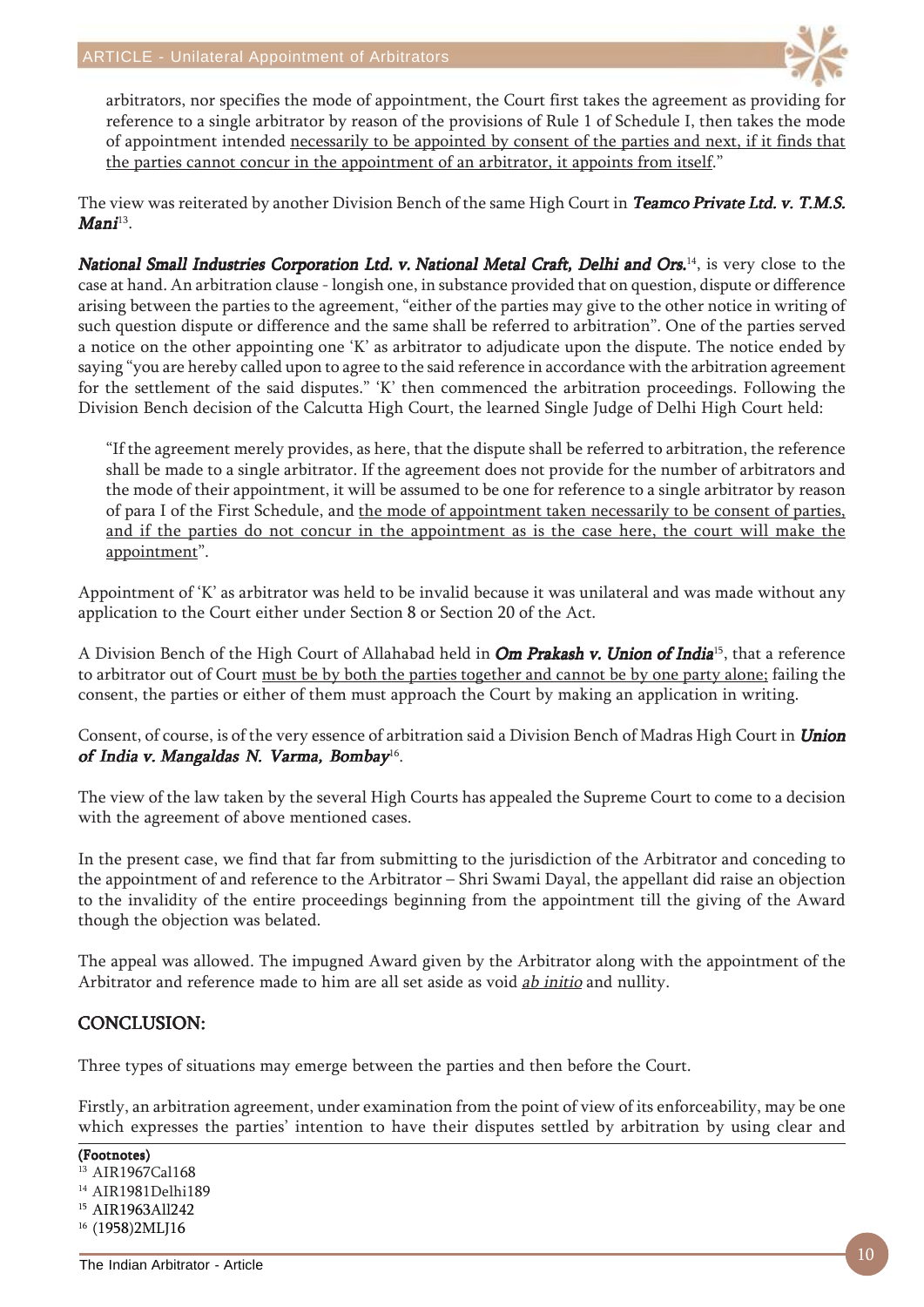#### ARTICLE - Unilateral Appointment of Arbitrators



unambiguous language - then the parties and the Court have no other choice but to treat the contract as binding and enforce it. Or, there may be an agreement suffering from such vagueness or uncertainty as is not capable of being construed at all by culling out the intention of the parties with certainty, even by reference to the provisions of the Arbitration Act - then it will have to be held that there was no agreement between the parties in the eye of law and the question of appointing an arbitrator or making a reference or disputes by reference to Sections 8, 9 and 20 shall not arise.

Secondly, there may be an arbitrator or arbitrators named, or the authority may be named who shall appoint an arbitrator, then the parties have already been *ad idem* on the real identity of the arbitrator as appointed by them before hand; the consent is already spelled out and therefore binds the parties and the Court. All that may remain to be done in the event of an occasion arising for the purpose, is to have the agreement filed in the Court and seek an order of reference to the arbitrator appointed by the parties.

Thirdly, if the arbitrator is not named and the authority who would appoint the arbitrator is also not specified, the appointment and reference shall be to a sole arbitrator unless a different intention is expressly spelt out. The appointment and reference - both shall be by the consent of the parties. Where the parties do not agree, the Court steps in and assumes jurisdiction to make an appointment, also to make a reference, subject to the jurisdiction of the Court being invoked in that regard. The appellant not responding to respondent's proposal for joining in the appointment of a sole arbitrator named by him could not be construed as consent and the only option open to the respondent is to invoke the jurisdiction of Court for appointment of an arbitrator and an order of reference of disputes to arbitration.

(Author: Pooja Burman Roy is a Semester VIII law student of Hidayatullah National Law University, Raipur, India)



#### Think  $\ldots$ **Love Island!**

Once upon a time there was an island where all the feelings lived; happiness, sadness, knowledge, and all the others, including love. One day it was announced to all of the feelings that the island was going to sink to the bottom of the ocean. So all the feelings prepared their boats to leave. Love was the only one that stayed. She wanted to preserve the island paradise until the last possible moment. When the island was almost totally under, Love decided it was time to leave.

She began looking for someone to ask for help. Just then Richness was passing by in a grand boat. Love asked, "Richness, Can I come with you on your boat?" Richness answered, "I'm sorry, but there is a lot of silver and gold on my boat and there would be no room for you anywhere." Then Love decided to ask Vanity for help who was passing in a beautiful vessel. Love cried out, "Vanity, help me please." "I can't help you", Vanity said, "You are all wet and will damage my beautiful boat."

Next, Love saw Sadness passing by. Love said, "Sadness, please let me go with you." Sadness answered, "Love, I'm sorry, but, I just need to be alone now." Then, Love saw Happiness. Love cried out, "Happiness, please take me with you." But Happiness was so overjoyed that he didn't hear Love calling to him.

Love began to cry. Then, she heard a voice say, "Come Love, I will take you with me." It was an elder. Love felt so blessed and overjoyed that she forgot to ask the elder his name. When they arrived on land the elder went on his way. Love realized how much she owed the elder. Love then found Knowledge and asked, "Who was it that helped me?" "It was Time", Knowledge answered. "But why did Time help me when no one else would?", Love asked. Knowledge smiled and with deep wisdom and sincerity, answered, "Because only Time is capable of understanding how great Love is."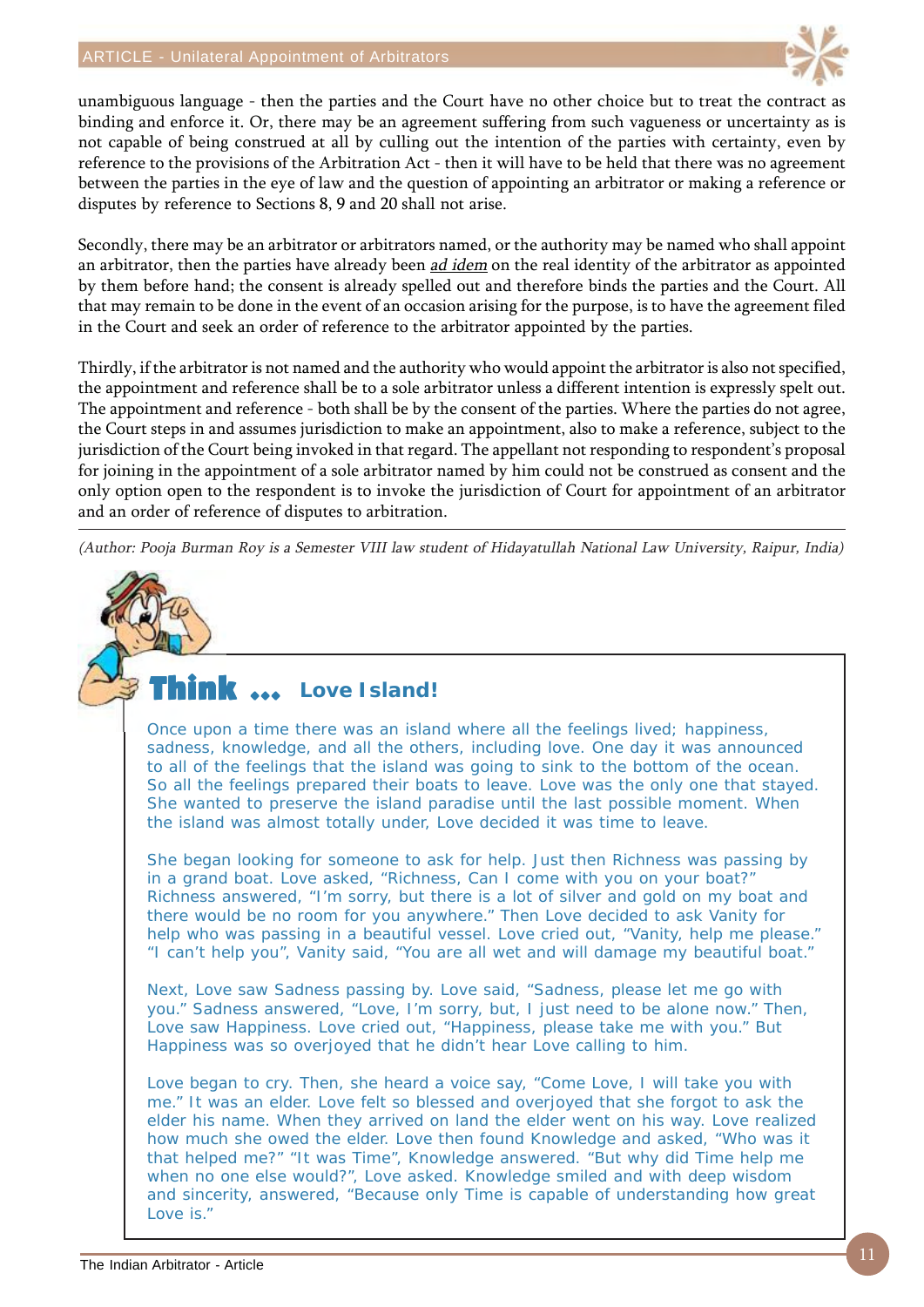

## India rejects ISDS Clause on International Trade Pact

Despite a demand by the European Union (EU), India is unlikely to allow a clause in a proposed trade pact with the bloc that permits an overseas investor to sue a host country at an international dispute settlement agency. EU wanted the inclusion of such a clause, known as an investor to state dispute settlement mechanism, in a draft investment chapter under the proposed trade and investment agreement, negotiations for which started in 2007.

The controversial clause, if agreed upon, would allow European businesses investing in India to take international legal action against the government for damages over policies such as banning of dangerous chemicals, domestic health policies such as tobacco control legislation and measures to reduce prices of essential medicines. While customary international law requires foreign investors to sue governments in domestic courts for any claims, or at the World Trade Organization dispute panel, such bilateral agreements on investment allow foreign investors to seek legal action at international arbitration bodies such as the United Nations Commission on International Trade Law or at the World Bank-affiliated International Centre for Settlement of Investment Dispute for alleged breaches of treaty obligations.

As such provisions could pose a national risk and may put public policymaking in jeopardy, the Australian government has announced that it will not include a clause that allows an overseas investor to sue the country at any global arbitration body in any of its future bilateral trade agreements.

## Supreme Court of India clarifies the role of Indian Courts in Foreign Arbitrations

The Supreme Court of India by its recent decision dated 11/05/2011 in "Videocon Industries Limited v Union of India" clarified that on a correct interpretation of the Arbitration and Conciliation Act, 1996 and relevant judgments, application of Part I of the Act would be held to have been excluded by the parties to an arbitration agreement who had agreed that the arbitration agreement will be governed by foreign law.

The Supreme Court had earlier in "Bhatia International v Bulk Trading" (2002) held that Part I would apply to all domestic arbitrations and also to international commercial arbitrations held outside India, unless the parties had by express or implied agreement excluded all or any of the provisions of Part I of the Act. In "Venture Global Engineering v Satyam Computers Services" (2008), the Supreme Court reiterated its decision in Bhatia International, where it held that Part I of the Act would be applicable to such award and hence the courts in India would have jurisdiction under Sections 9 and 34 of the Act and entertain a challenge to its validity.

By the present decision, the Supreme Court has reiterated the principle of minimal judicial interference in the arbitration arena. It restricts the scope of judicial interference under Part I of the Act in international commercial arbitrations after giving a purposive reading to the intent of the parties behind the choice of law governing arbitration agreements.

> "A bend in the road is not the end of the road... unless you fail to make the turn."